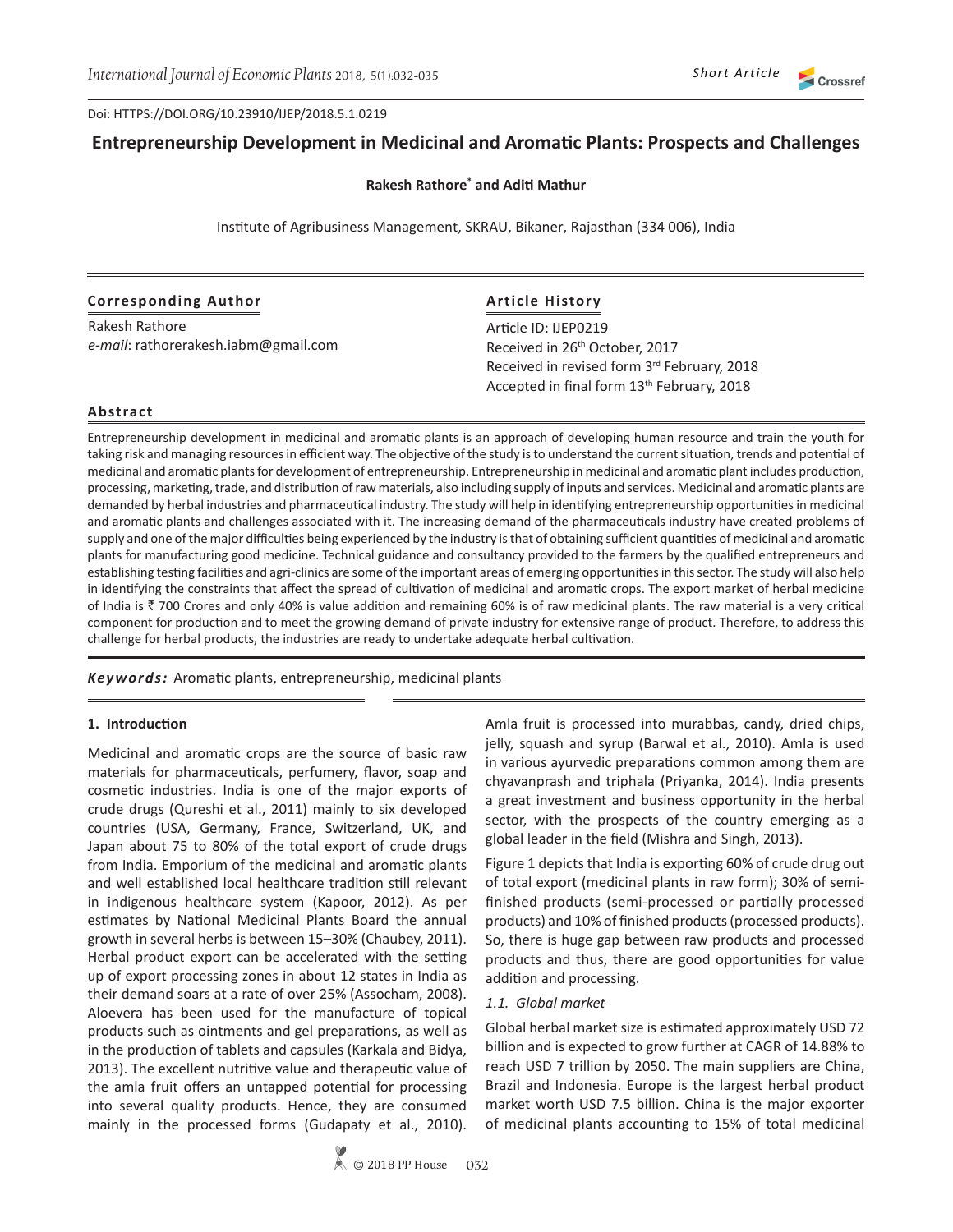

Figure 1: Percentage contribution in total export of MAP products from India

plant export globally. India ranks second globally in exports contributing 0.5% only. Demand for herbal raw drugs in the country has been growing at CAGR 4.8% since last 10 years and reached 5, 12,000 MT. The Current trend of medicinal plant based drug industry is to procure standard extract of plant as raw material. (Source: http://tejasisblog.blogspot.in/2017/ medicinal-plants-industry-2017.html).

### 1.2. *Marketing of medicinal and aromatic plants*

Many medicinal, cosmetic, Drug Company and food processing industry demanded medicinal and aromatic plants as a raw material for making various products including cosmetics, food and feed supplement and other herbal products. Companies also encourage nearby farmer to grow medicinal and aromatic plants with marketing agreement. Marketing channels of medicinal plants consist of collector, local regional small and big traders on basis of small and large market.

# **2. Materials and Methods**

This study is based on secondary data. To meet the objectives of this study, data on different aspect such as area, production yield and market related information of medicinal and aromatic plants were collected from different secondary sources of information likewww.indiastat.com, various research paper, journals and magazine, books, newspaper, and from training given by Central Institutes of Medicinal and Aromatic Plants (Figure 2).

# **3. Results and Discussion**

Sixteen medicinal plants were found to have high trade value

Medicinal and aromatic plant cultivator/collector

Local collector at village level

Local trader (covering small trader)

Middlemen trader (covering large zones)

Wholesaler and regional traders based at regional market

Retailers and Industries /companies

Consumer

Figure 2: Market channels of medicinal plants

and high demand in both domestic as well as international market. Table 1 reveals that medicinal and aromatic plants are having so many uses and it is source of supply of raw material to the cosmetics, pharmaceuticals and food processing industry and there are huge opportunities in this sector for entrepreneurship development like consultancy service by qualified entrepreneur to the farmers and marketing, trading and processing of medicinal and aromatic plants (Table 2 and 3).

# *3.1. Opportunities*

• Growing, selling and processing of medicinal and aromatic plants is good opportunities, processing and distillation unit is play important role for extraction of oil.

• Value addition is another opportunity. Value added products fetch higher price than raw products.

• Contract farming is another opportunity in this sector most of the company doing contract farming with farmers for obtaining good qualities of raw materials.

• In case of medicinal yam, company purchases dry yam at the rate of rupees one  $kg<sup>-1</sup>$  having 1% diosgenin (medicinal component). If yam contains 3% diosgenin, then its rate is rupees three per  $kg^{-1}$ .

• Processing of Isabgol husk and seed is another good opportunities as India is larger producer and exporter of Isabgol husk in the world (Figure 3).

*3.2. Institutes and government organization supports*

Several research institutes and government organizations



Source: https://www.connectindia.com/export-Isabgol+huskhs-code.html

Figure 3: Year wise export of Psyllium (Isabgol) husk from India value in US \$ billion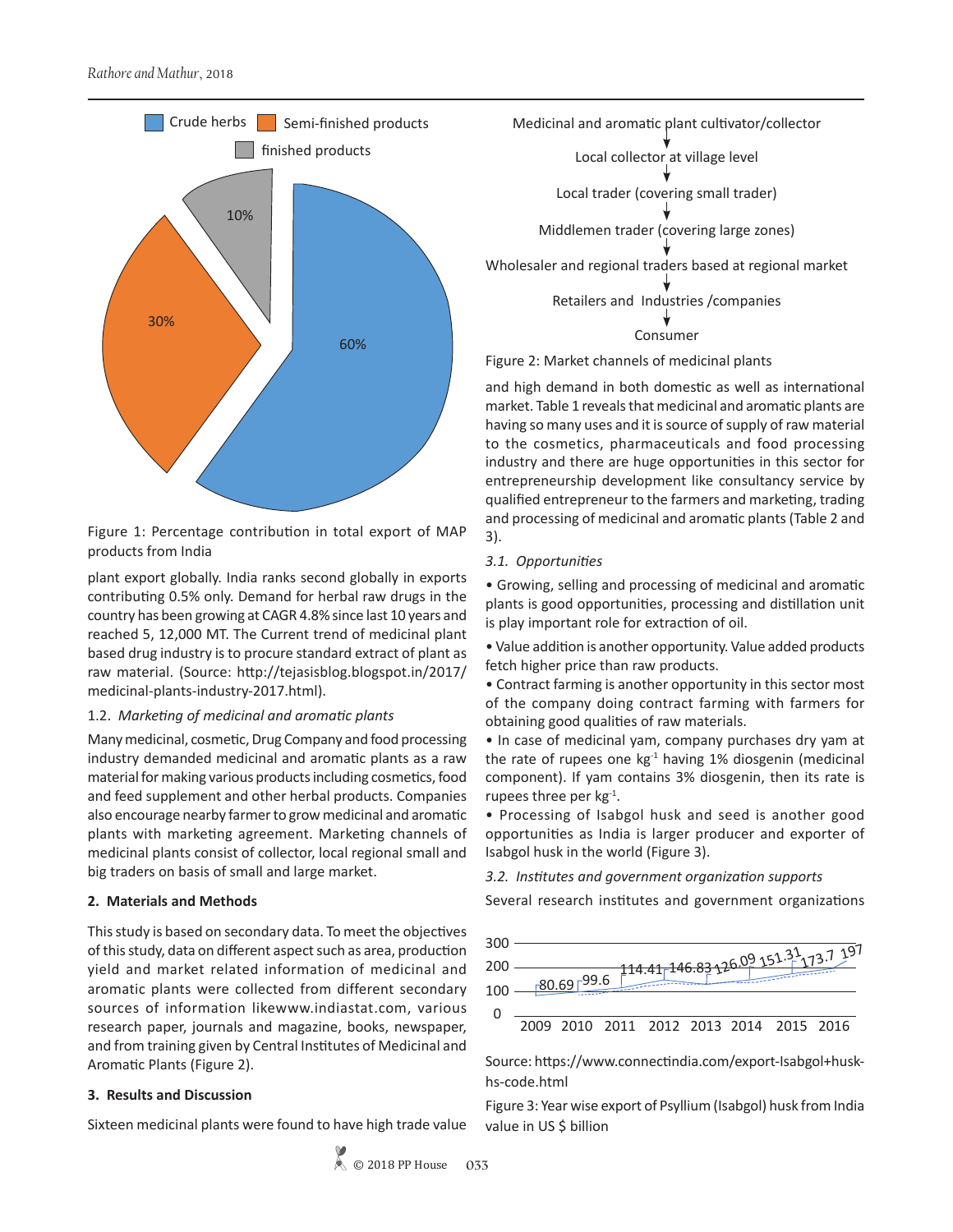|        | Table 1: Common medicinal and aromatic plants of India and their uses |                           |                                                                                                        |  |  |
|--------|-----------------------------------------------------------------------|---------------------------|--------------------------------------------------------------------------------------------------------|--|--|
| SI.No. | Common name                                                           | Scientific name           | <b>Uses</b>                                                                                            |  |  |
| 1.     | Aloe vera                                                             | Aloe barbadensis          | Liquid aloe vera is used as drink, it is intestine regulator. Used in<br>lotion creams etc.            |  |  |
| 2.     | Guggul                                                                | Commiphora wightii        | Resin is largely used as incense and fixative in perfumery and medi-<br>cine.                          |  |  |
| 3.     | Liquorice                                                             | Glycyrriza glabra         | In modern medicine it is used in bronchial tablets and cough syrup.                                    |  |  |
| 4.     | Medicinal yam                                                         | Dioscorea floribunda      | The steroids are used for the production of corticosteroids and<br>antifertility medicine.             |  |  |
| 5.     | Safed Musli                                                           | Chlorophytum borivilianum | Useful in diabetes and post gynaeconological problem, property of<br>rejuvenation of physical weakness |  |  |
| 6.     | Isabgol                                                               | Plantago ovata            | Husk is used in antidiarrheal drugs.                                                                   |  |  |
| 7.     | Ashwagandha                                                           | Withania somnifera        | Seeds are diuretic in nature.                                                                          |  |  |
| 8.     | Lemon grass                                                           | Cymbopogon flexuoses      | Scenting soaps, perfumery and beverages.                                                               |  |  |
| 9.     | Chammomile                                                            | Matricaria chamimillae    | Flavoring agent used in fine liquors, oil has antibacterial property.                                  |  |  |
| 10.    | Patchouli                                                             | Pogostemon cablin         | Oil used by the perfume industry, oil has fixative property.                                           |  |  |
| 11.    | Tulsi                                                                 | Ocimum basilicum          | Leaves used in flavoring foods and demanded by food processing<br>industry.                            |  |  |
| 12.    | Palmarosa                                                             | Cymbogon martinii         | Oil used in cosmetics and perfumery industry and it is source of very<br>high grade geraniol.          |  |  |

Source: (Srivastava, H.C. (2014) Medicinal and aromatic plants, Rameshwar Singh, ICAR, New Delhi)

Table 2: Medicinal and aromatic plants products for small and medium enterprise

| Table 3: Area, production and productivity of aromatic |  |  |  |
|--------------------------------------------------------|--|--|--|
| plants in India                                        |  |  |  |

| Seed<br>Seed production and processing unit,<br>marketing of seeds, (seed companies)<br>Plant powder<br>Plant powder processing industry as a<br>small or cottage industry.<br>Marketing and export of medicinal<br>Plant parts<br>plant parts like roots, leaves, bark etc.<br>Worldwide demand of herbal tea is<br>Herbal tea | Particular | Enterprise                              |
|---------------------------------------------------------------------------------------------------------------------------------------------------------------------------------------------------------------------------------------------------------------------------------------------------------------------------------|------------|-----------------------------------------|
|                                                                                                                                                                                                                                                                                                                                 |            |                                         |
|                                                                                                                                                                                                                                                                                                                                 |            |                                         |
|                                                                                                                                                                                                                                                                                                                                 |            |                                         |
| ing herbal tea is good opportunities.                                                                                                                                                                                                                                                                                           |            | increasing, packed in tea bag and sell- |
| Herbal juice<br>Making herbal juice like aonla, aloe<br>vera juice is good opportunities.                                                                                                                                                                                                                                       |            |                                         |
| Herbal extract<br>Isolated minimum specific size compo-<br>nent demanded by cosmetic industry.                                                                                                                                                                                                                                  |            |                                         |
| Herbal chocolate<br>Sugar free chocolate and zero calorie<br>aerated soft drinks.                                                                                                                                                                                                                                               |            |                                         |
| Herbal cosmetics<br>Making cosmetic range product like<br>lotion, herbal cream etc.                                                                                                                                                                                                                                             |            |                                         |

Source : (Rajeswara Rao et al. (2012) medicinal and aromatic plants products for small and medium enterprises)

like CSIR, NRCMAP, ICAR, NMPB and AYUSH are supporting medicinal plant sector by providing training, awareness and

| plants in India |               |              |                         |
|-----------------|---------------|--------------|-------------------------|
| Year            | Area (In '000 | Production   | Productivity (In        |
|                 | Ha)           | (In '000 MT) | $MT$ ha <sup>-1</sup> ) |
| 2007-08         | 397           | 396          | 1.0                     |
| 2008-09         | 430           | 430          | 1.0                     |
| 2010-11         | 509           | 573          | 1.1                     |
| 2011-12         | 510           | 605          | 1.2                     |
| 2012-13         | 506           | 565          | 1.1                     |
| 2013-14         | 493           | 918          | 1.7                     |
| 2014-15         | 508           | 895          | 1.8                     |
| 2015-16         | 617           | 1165         | 1.9                     |

Source: (http://indiaagristat.com Ministry of Agriculture and Farmers Welfare, Govt. of India)

research and also developing different type of technology for cultivation, distillation, processing, marketing and entrepreneurship development. Besides, some financial and promotional agencies like NABARD, NHB and CAPART are providing direct and indirect financial support. HRDI (Herbal Research Development Institute) engaged in research and development activities and CHAMFI (Central Herbal Agro Marketing Federation of India) are providing marketing assistance to the farmers and also ensure better price of the produce.